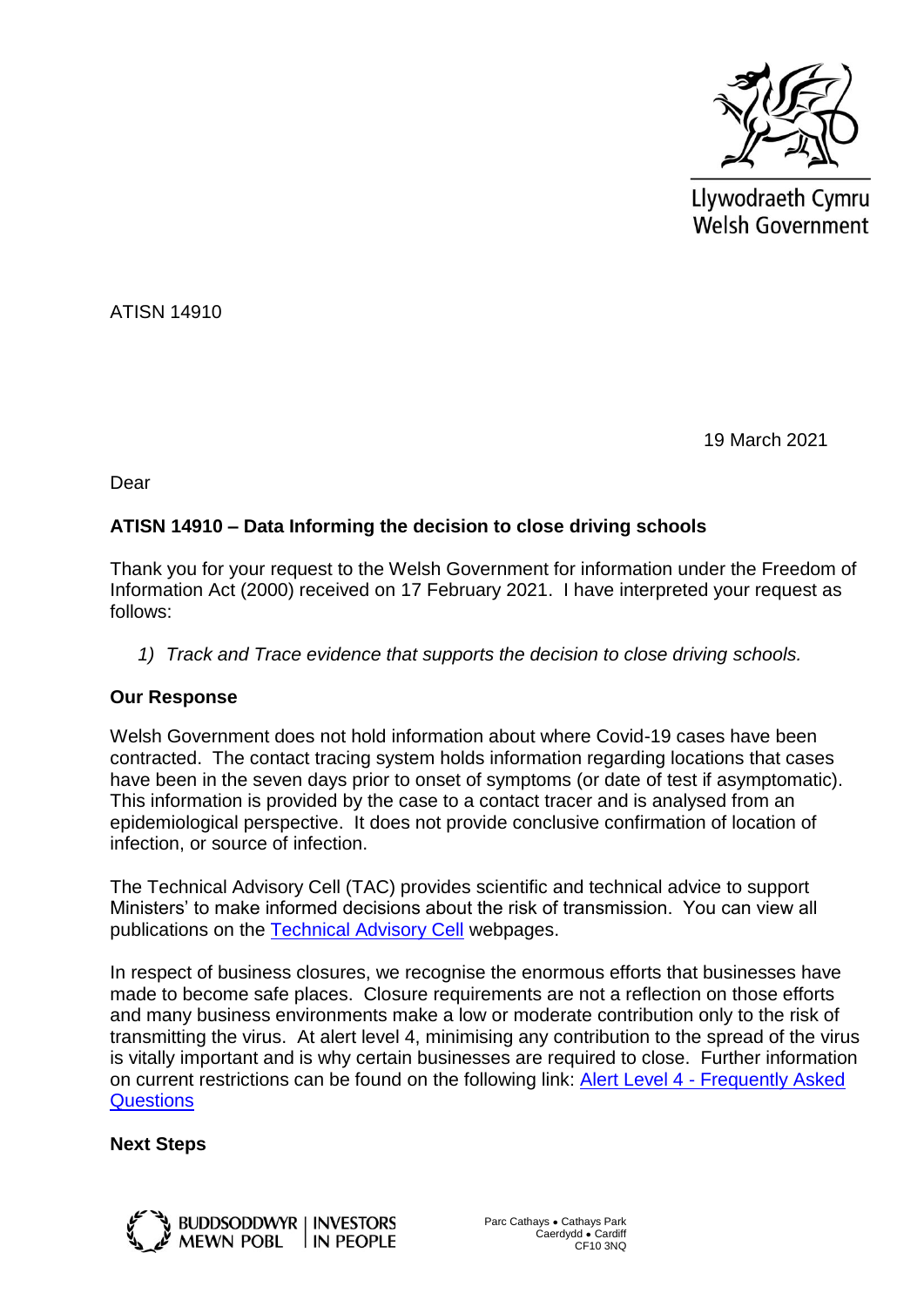The request you sent me contains personal information about you - for example, your name and address. The Welsh Government will be the data processor for this information and, in accordance with the General Data Protection Regulation, it will be processed in order to fulfil our public task and meet our legal obligations under the Act to provide you with a response.

We will only use this personal information to deal with your request and any matters which arise as a result of it. We will keep your personal information and all other information relating to your request for three years from the date on which your request is finally closed. Your personal information will then be disposed of securely.

Under data protection legislation, you have the right:

- to be informed of the personal data we hold about you and to access it
- to require us to rectify inaccuracies in that data
- to (in certain circumstances) object to or restrict processing
- for (in certain circumstances) your data to be 'erased'
- to (in certain circumstances) data portability
- to lodge a complaint with the Information Commissioner's Office (ICO) who is our independent regulator for data protection

For further information about the information which the Welsh Government holds and its use, or if you wish to exercise your rights under the GDPR, please see contact details below:

Data Protection Officer Welsh Government Cathays Park **CARDIFF** CF10 3NQ Email: [DataProtectionOfficer@gov.wales](mailto:DataProtectionOfficer@gov.wales)

If you are dissatisfied with the Welsh Government's handling of your request, you can ask for an internal review within 40 working days of the date of this response. Requests for an internal review should be addressed to the Welsh Government's Freedom of Information Officer at: Information Rights Unit,

Welsh Government, Cathays Park, Cardiff, CF10 3NQ

or Email: Freedom.ofinformation@gov.wales

Please remember to quote the ATISN reference number above.

You also have the right to complain to the Information Commissioner. The Information Commissioner can be contacted at: Information Commissioner's Office, Wycliffe House, Water Lane,